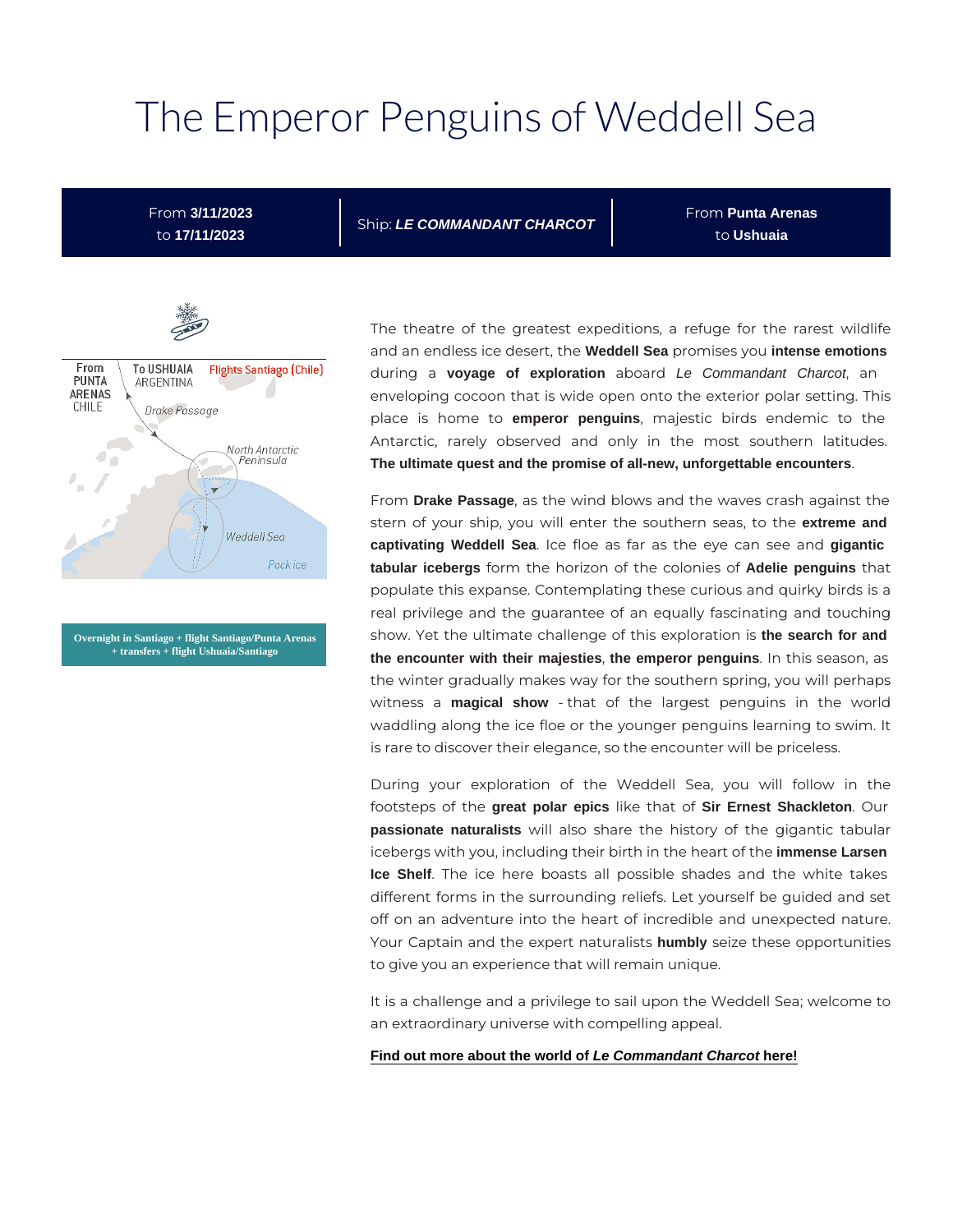We are privileged guests in these extreme lands where we are at the mercy of weather and ice conditions. Our navigation will be determined by the type of ice we come across; as the fast ice must be preserved, we will take this factor into account from day to day in our itineraries. The sailing schedule and any landings, activities and wildlife encounters are subject to weather and ice conditions. These experiences are unique and vary with each departure. The Captain and the Expedition Leader will make every effort to ensure that your experience is as rich as possible, while respecting safety instructions and regulations imposed by the IAATO.



The information in this document is valid as of 7/7/2022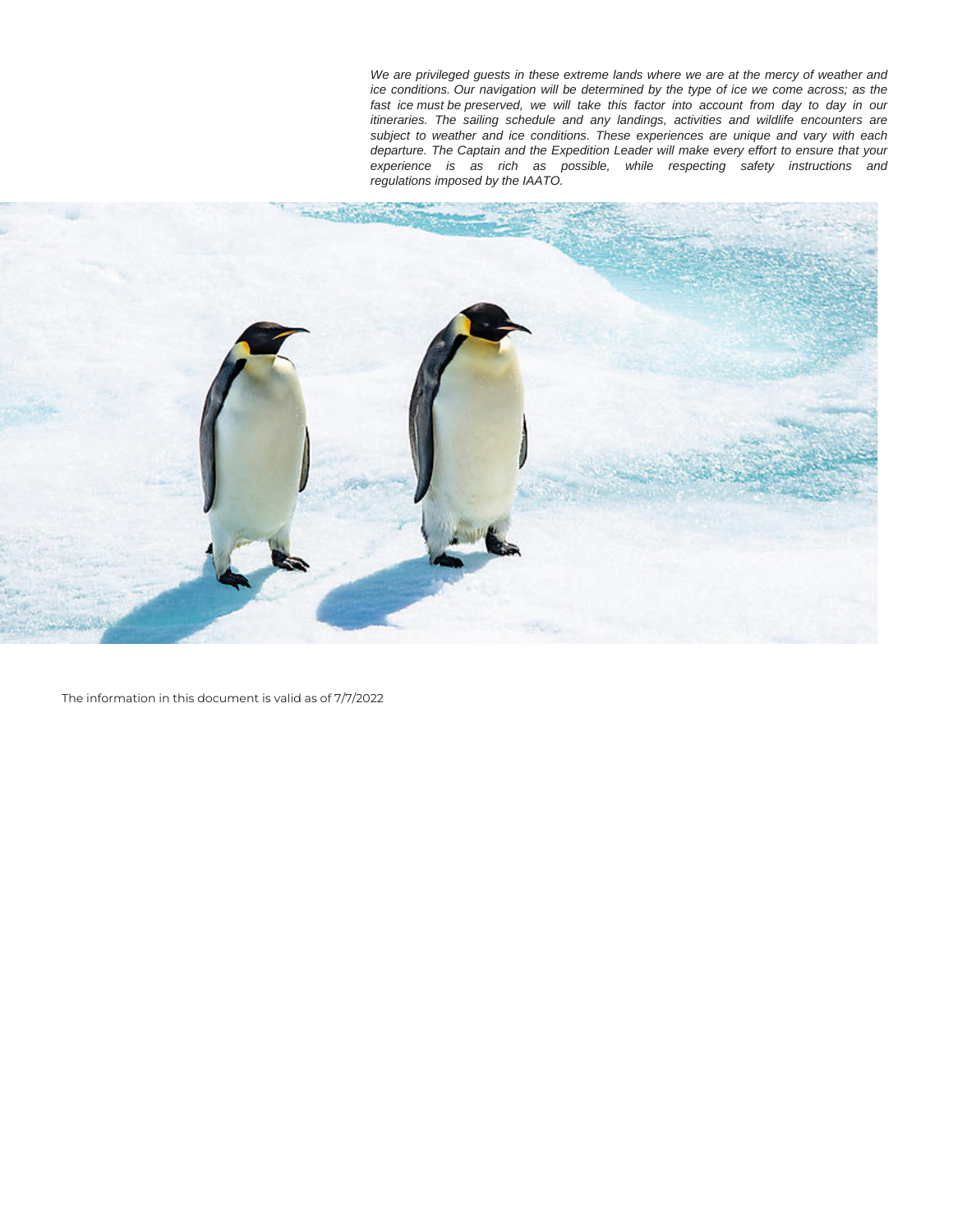# The Emperor Penguins of Weddell Sea **YOUR STOPOVERS :**

#### **PUNTA ARENAS**

Embarkation 3/11/2023 from 4:00 pm to 5:00 pm Departure 3/11/2023 at 6:00 pm

Capital of the Magallanes Region and of the Chilean Antarctic, this handsome port city will charm you with its history and traditions. Once inhabited by several indigenous tribes, Punta Arenas has maintained an architectural style that remains true to its heritage.

## **CROSSING THE DRAKE PASSAGE**

Arrival 4/11/2023 Departure 5/11/2023

Use your days spent in the **Drake Passage** to familiarise yourself with your ship and deepen your knowledge of the Antarctic. The Expedition Leader will first present the IAATO rules of conduct that must be observed during landings in the region and will explain everything you need to know about the zodiac outings. Lectures about the history and wildlife of the Antarctic will be an opportunity for you to learn more about this magical region, where every cruise is a **unique experience**. From the ship's bridge, you will experience exceptional sailing moments before joining the naturalist-guides on your ship's exterior decks to look out for albatrosses, cape petrels, and other seabirds flying over the Drake Passage.

# **THE WEDDELL SEA EXPLORATION**

Arrival 6/11/2023 Departure 13/11/2023

Impassable, extreme and captivating: this is the best way to describe the **Weddell Sea**, much of which is covered by a layer of thick, densely packed ice. It is a challenge and a privilege to sail upon this sea. Polar exploration finds its full meaning here. Heading towards the South is a real quest, with the promise of highly-charged encounters with the continent's endemic fauna. This is the kingdom of the emperor penguin, the largest penguin in the world, renowned for its elegance. Unlike other penguins that live on the rocks, the emperor nests on the ice floe which it needs for its reproductive cycle. It is therefore on the ice floe that you will be able to observe it walking around with its characteristic gait. In this southern sea, where the ice changes and is transformed constantly, there is never any monotony. The new reliefs and new colours ensure never-ending wonderment. You will sail into the heart of the immaculate ice floe, which is dislocated or densely packed, into an alley of icebergs. Among them are immense blocks of ice, tabular icebergs, that drift and illuminate the ocean with their cerulean blue haloes. Aboard, on shore, on the ice, you will be as close as possible to the colonies of Adelie penguins, Weddell seals, Mink whales, orcas, snow petrels.… With a little luck, you will get a glimpse of a rare Ross seal with its silver pelage or of emperor penguins, waddling along the edge of the ice floe. A sight that is as fascinating as it is emotional.